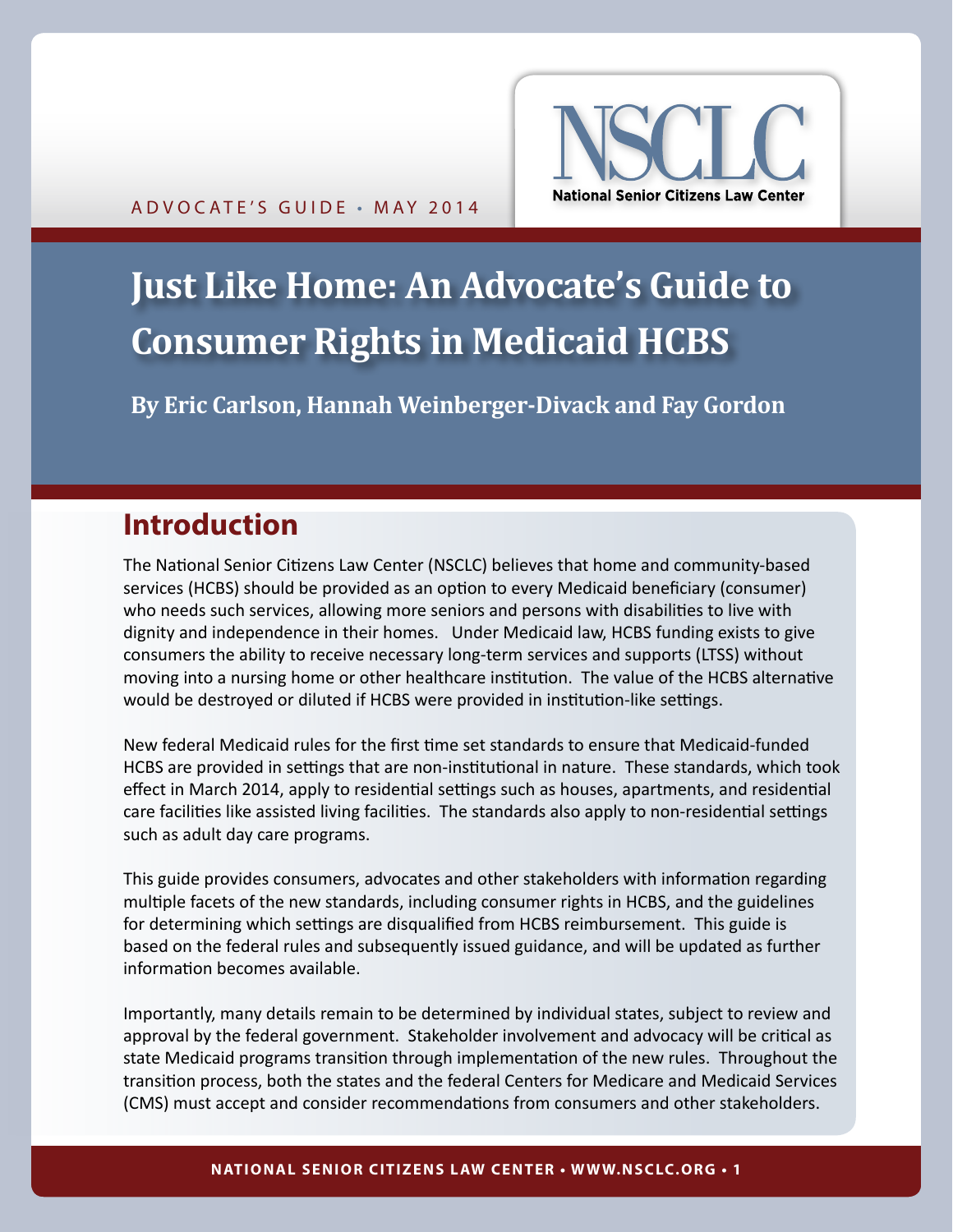# <span id="page-1-0"></span>**Acknowledgments**

NSCLC thanks [The Retirement Research Foundation,](http://www.rrf.org/) [the Atlantic Philanthropies](http://www.atlanticphilanthropies.org/) and the [Skadden Fellowship Foundation](http://www.skaddenfellowships.org/) for supporting the development and dissemination of this guide. NSCLC also thanks the National Consumer Voice for Quality Long-Term Care, and the Assisted Living Consumer Alliance, for their assistance in thinking through these issues.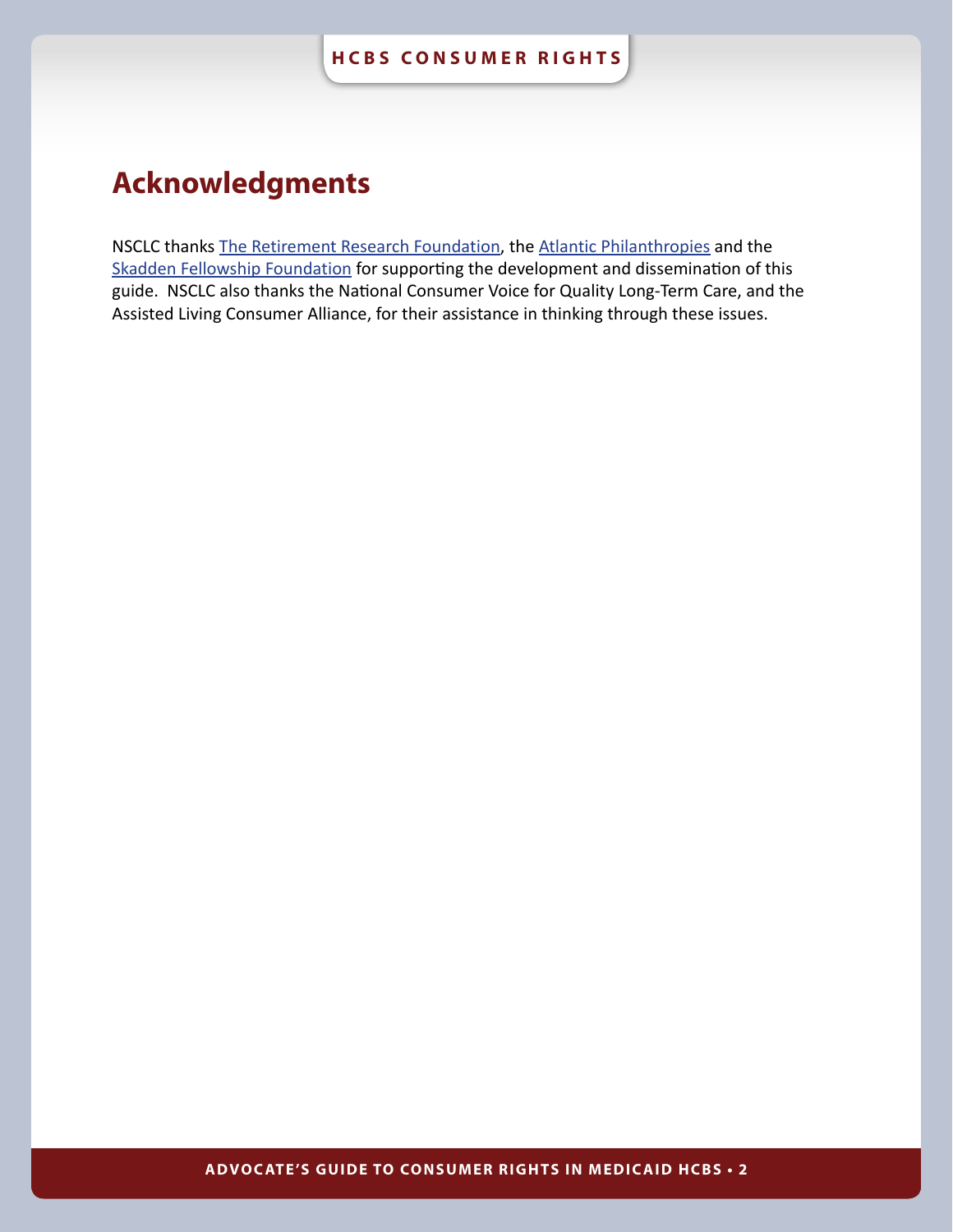# **TABLE OF CONTENTS**

| Presumptive Disqualification of Settings Likely to Isolate Consumers  10 |
|--------------------------------------------------------------------------|
| Probable Qualification of Continuing Care Retirement Communities  11     |
|                                                                          |
|                                                                          |
|                                                                          |
|                                                                          |
|                                                                          |
|                                                                          |
|                                                                          |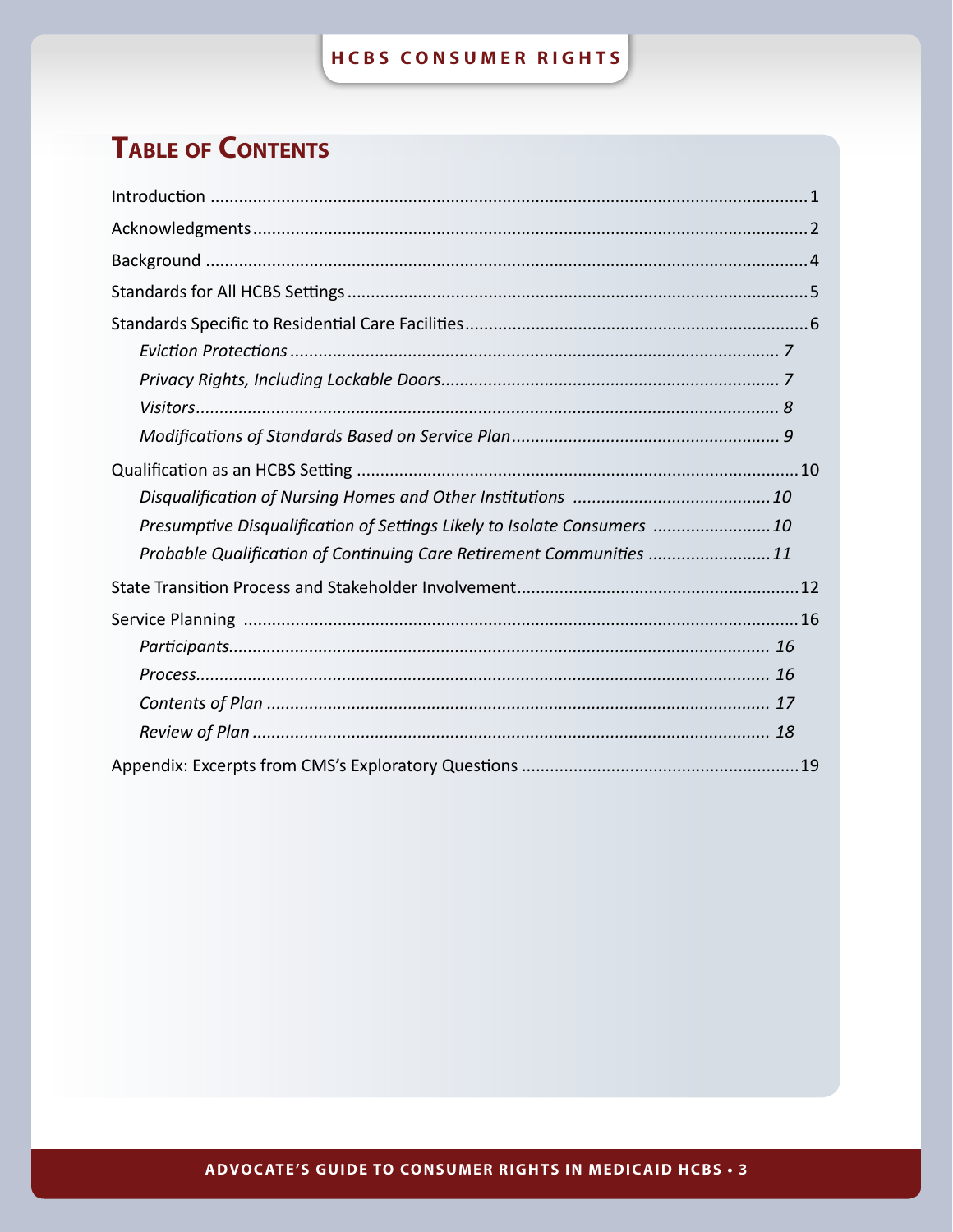# <span id="page-3-0"></span>**Background**

# **What are home and community-based services (HCBS)?**

Home and community-based services are services provided to Medicaid consumers who need assistance on a daily or almostdaily basis. $1$  One common type of service is assistance with dressing, bathing, walking, and other activities of daily living. Other common services include case management and home health aide services.

### **Where are HCBS provided?**

HCBS often are provided in the consumer's house or apartment. They also may be provided in a facility-based residential setting such as an assisted living facility; in that case, the Medicaid program pays for facility services but not the room and board costs. In addition, HCBS may be provided in a nonresidential setting such as an adult day care program.

### **What is the intent of the new rules?**

Within Medicaid, HCBS programs were created to provide an alternative to nursing homes and other types of institutional care. In recent years, however, some HCBS settings have been criticized for being overly institutional in nature. The intent of the new rules is to ensure that HCBS are provided in settings that truly have a non-institutional character.

# **What programs are affected by the new rules?**

The new rules explicitly apply to three Medicaid programs: HCBS waivers, stateplan HCBS programs, and the Community-First Choice option. These three programs are frequently referred to as Section 1915(c) waivers, Section 1915(i) programs, and Section 1915(k) programs, respectively, based on the relevant sections of the Social Security Act.

In the not-too-distant future, CMS intends to extend these same standards over all types of Medicaid-funded HCBS, including state-plan personal care services. For HCBS provided through Section 1115 demonstration waivers, requirements comparable to the new rules will be set forth in the waivers' special terms and conditions documents.<sup>2</sup>

# **Where can the actual language of the new rules be found?**

The rules for HCBS settings are found in sections 441.301, 441.530, and 441.710 of Title 42 of the Code of Federal Regulations. These sections govern the HCBS waiver, the Community-First Choice option, and stateplan HCBS, respectively. Sections 441.301 and 441.710 also include standards for the person-centered planning process.

The announcement of the new rules, including the rules and explanatory material,

*<sup>1</sup> See, e.g.*, NSCLC, Medicaid Long-Term Services & Supports 101: Emerging Opportunities and Challenges (Sept. 2012).

*<sup>2</sup>* CMS, Questions and Answers — 1915(i) State Plan Home and Community-Based Services, 5-Year Period for Waivers, Provider Payment Reassignment, Setting Requirements for Community First Choice, and 1915(c) Home and Community-Based Services Waivers —CMS 2249- F and 2296-F, at 2.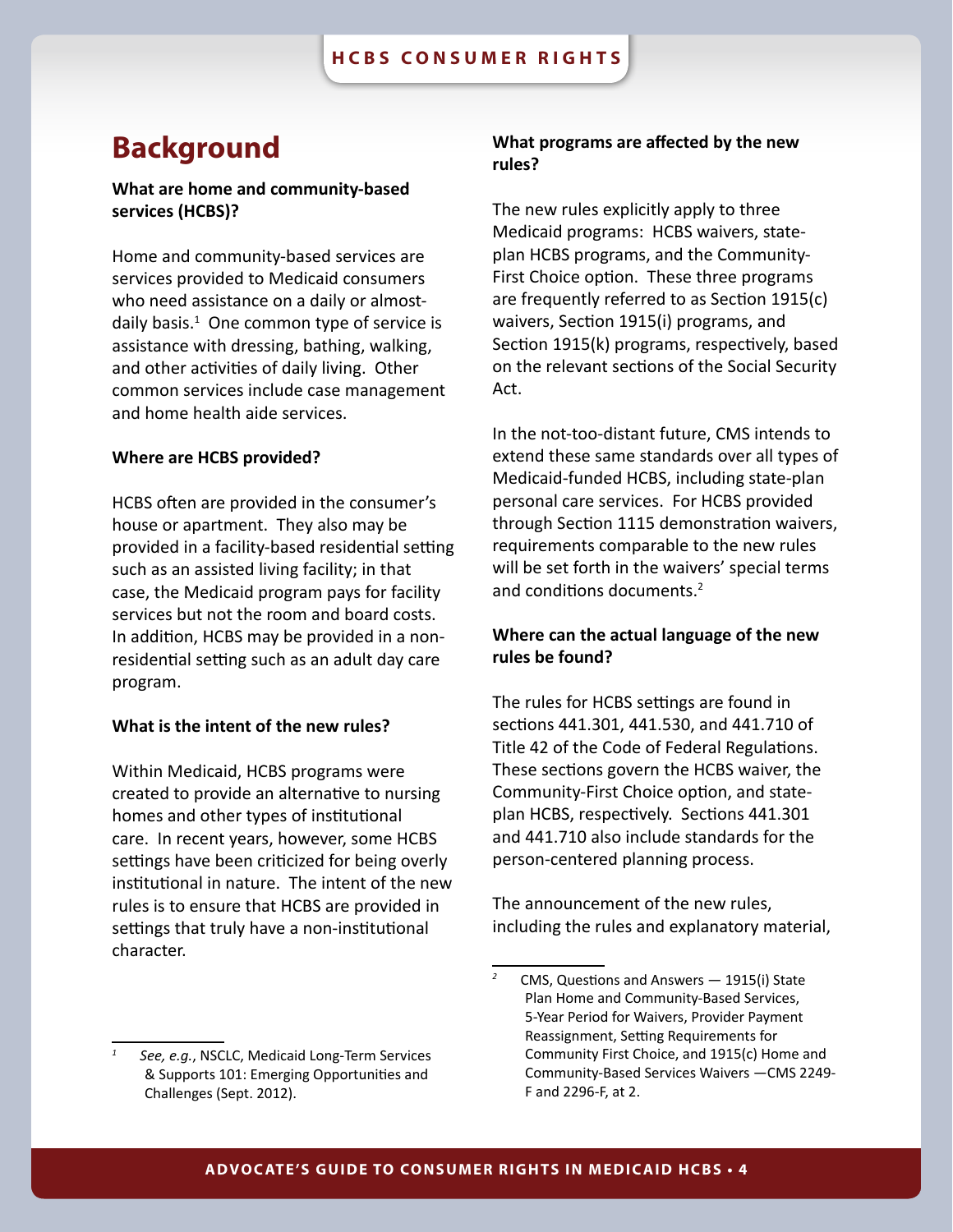<span id="page-4-0"></span>is found on pages 2,948 through 3,039 of volume 79 of the Federal Register, as published on January 16, 2014. CMS also has issued guidance regarding the new rules and, as relevant, that guidance is referenced in this guide. Future CMS guidance will address state transition planning, public input requirements, personcentered planning, application of the rules to non-residential settings, changes to the Technical Guide for Section 1915(c) waivers, and other matters.3

The rules, guidance and other relevant material can be found at the CMS website at [http://www.medicaid.gov/Medicaid-](http://www.medicaid.gov/Medicaid-CHIP-Program-Information/By-Topics/Long-Term-Services-and-Supports/Home-and-Community-Based-Services/Home-and-Community-Based-Services.html)[CHIP-Program-Information/By-Topics/](http://www.medicaid.gov/Medicaid-CHIP-Program-Information/By-Topics/Long-Term-Services-and-Supports/Home-and-Community-Based-Services/Home-and-Community-Based-Services.html) [Long-Term-Services-and-Supports/Home](http://www.medicaid.gov/Medicaid-CHIP-Program-Information/By-Topics/Long-Term-Services-and-Supports/Home-and-Community-Based-Services/Home-and-Community-Based-Services.html)[and-Community-Based-Services/Home-and-](http://www.medicaid.gov/Medicaid-CHIP-Program-Information/By-Topics/Long-Term-Services-and-Supports/Home-and-Community-Based-Services/Home-and-Community-Based-Services.html)[Community-Based-Services.html.](http://www.medicaid.gov/Medicaid-CHIP-Program-Information/By-Topics/Long-Term-Services-and-Supports/Home-and-Community-Based-Services/Home-and-Community-Based-Services.html)

# **Standards for All HCBS Settings4**

**What standards apply generally to all types of HCBS settings?**

**• Integration with community:** The setting must support full access by the consumer to the greater community, "including opportunities to seek employment and work in competitive integrated settings, engage in community life, control personal resources, and receive services

in the community, to the same degree of access as [consumers] not receiving Medicaid HCBS."

- **• Choice:** Consumers must have a choice among setting options, including settings that are not disability-specific.
- **• Rights:** The setting must ensure consumer rights to privacy, dignity, and respect, and freedom from coercion and restraint.
- **• Independence:** The setting must optimize a consumer's ability to make life choices, including choices relating to daily activities, the physical environment, and with whom to interact. Similarly, the setting must facilitate choice regarding services and supports and who provides them.

# **These standards are relatively broad. Has CMS issued any guidance on how they should be interpreted and applied?**

A few days after the rules' effective date, CMS released a six-page document entitled "Exploratory Questions to Assist States in Assessment of Residential Settings." It is presented by CMS as an "optional tool" for states, and gives insight into factors that CMS is likely to consider significant.

The tool contains dozens of questions; a selection of those questions that may be of particular interest to consumers and their advocates are reproduced in this guide's appendix. Note that the questions are applicable in all residential settings, and not just those that (like an assisted living facility) are controlled by the provider of services.

*<sup>3</sup>* CMS, Questions and Answers — 1915(i) State Plan Home and Community-Based Services, 5-Year Period for Waivers, Provider Payment Reassignment, Setting Requirements for Community First Choice, and 1915(c) Home and Community-Based Services Waivers —CMS 2249- F and 2296-F, at 5.

*<sup>4</sup>* 42 C.F.R. §§ 441.301 (HCBS waivers), 441.530 (Community First Choice option), 441.710 (stateplan HCBS services).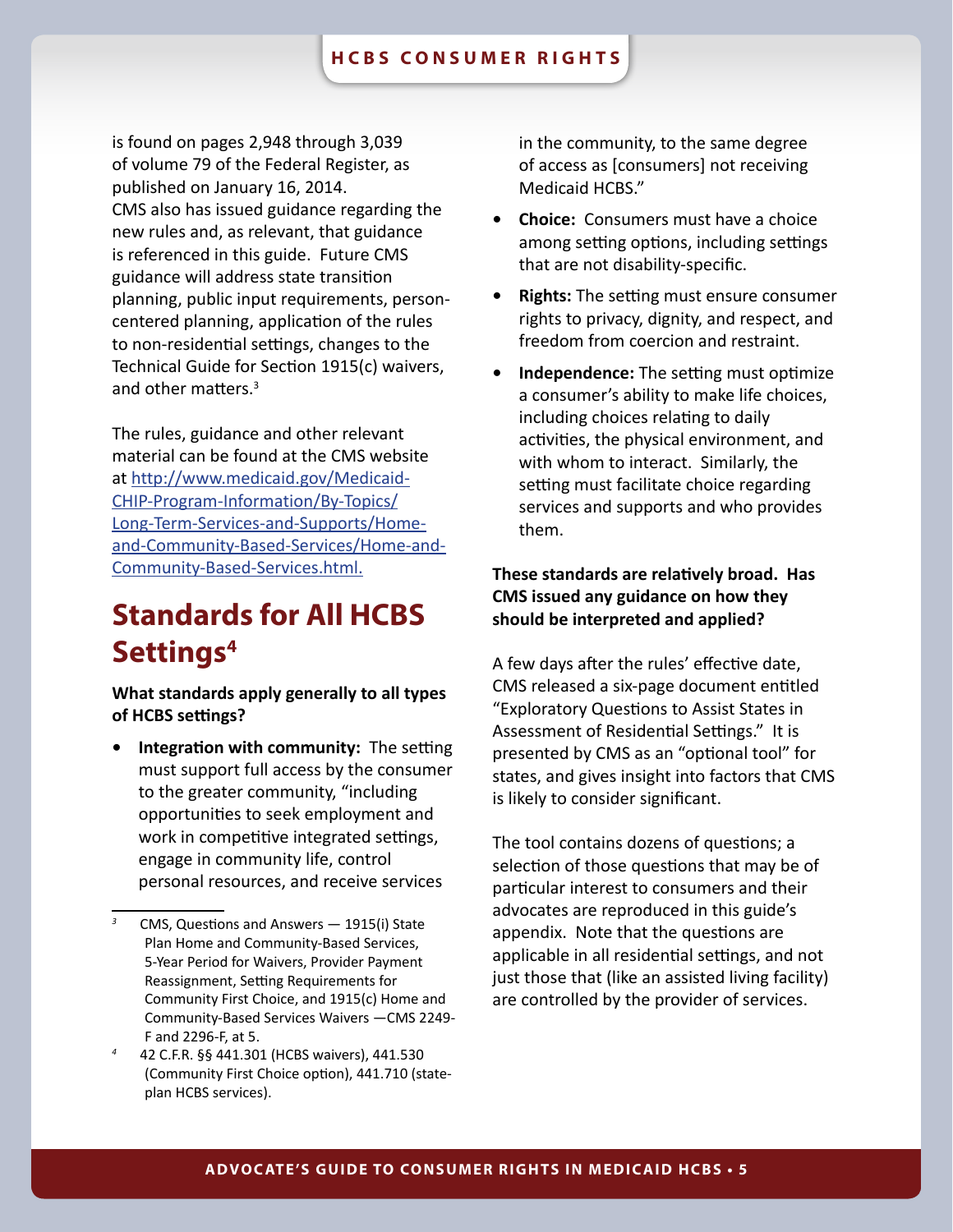### <span id="page-5-0"></span>**Can a rural setting provide adequate access to the community?**

Yes. Under the rules, consumers must have the same degree of access to the community as persons who are not receiving Medicaid HCBS.<sup>5</sup> The relevant comparison is with persons who are in the same geographic area but do not receive Medicaid HCBS. Thus, in rural settings, adequate access is based on the access that is typical locally, and not to greater access that may be more prevalent in (for example) urban settings.

# **Standards Specific to Residential Care Facilities6**

**Can HCBS payment be made for services provided in a provider-controlled residential setting such as an assisted living facility?**

Yes, provided that additional standards are met.

The rules allow a housing provider also to be a service provider. States must ensure that a consumer has made an informed choice to reside in a setting that provides both housing and services.7

Because of the increased risk that a residential facility such as an assisted living facility may be overly institutional, such facilities must meet additional standards. These standards, which are discussed in more detail below, include protections

against eviction, privacy rights, freedom of choice, a right to receive visitors, and physical accessibility. The standards apply when the setting "is a specific physical place that is owned, co-owned, and/or operated by a provider of HCBS." 8

As discussed later in this guide, some of these standards can be modified based on the consumer's needs as documented in the service plan.

**If a residential care facility provides Medicaid-reimbursed HCBS, do the standards apply to all facility residents, or only to those whose services are reimbursed through Medicaid?**

The standards should apply to all facility residents. The relevant regulatory language in most instances refers to the rights of an "individual" without regard to whether or not the individual's services are reimbursed through Medicaid. In a few instances, the regulatory language refers specifically to an "HCBS participant" or to "individuals receiving Medicaid HCBS," indicating that the term "individual" by itself should not be limited to persons receiving Medicaidreimbursed services.

In addition, it would make little sense for a facility to provide and honor the specified rights for Medicaid-eligible consumers, while denying those same rights to other consumers living in the facility. An intent of the regulations is to foster a non-institutional environment, and creating and maintaining such an environment requires fair treatment of all consumers, regardless of the consumer's reimbursement source.

*<sup>5</sup>* 79 Fed. Reg. at 2,975.

*<sup>6</sup>* 42 C.F.R. §§ 441.301 (HCBS waivers), 441.530 (Community First Choice option), 441.710 (stateplan HCBS services).

*<sup>7</sup>* 79 Fed. Reg. at 2,958.

*<sup>8</sup>* 79 Fed. Reg. at 2,979.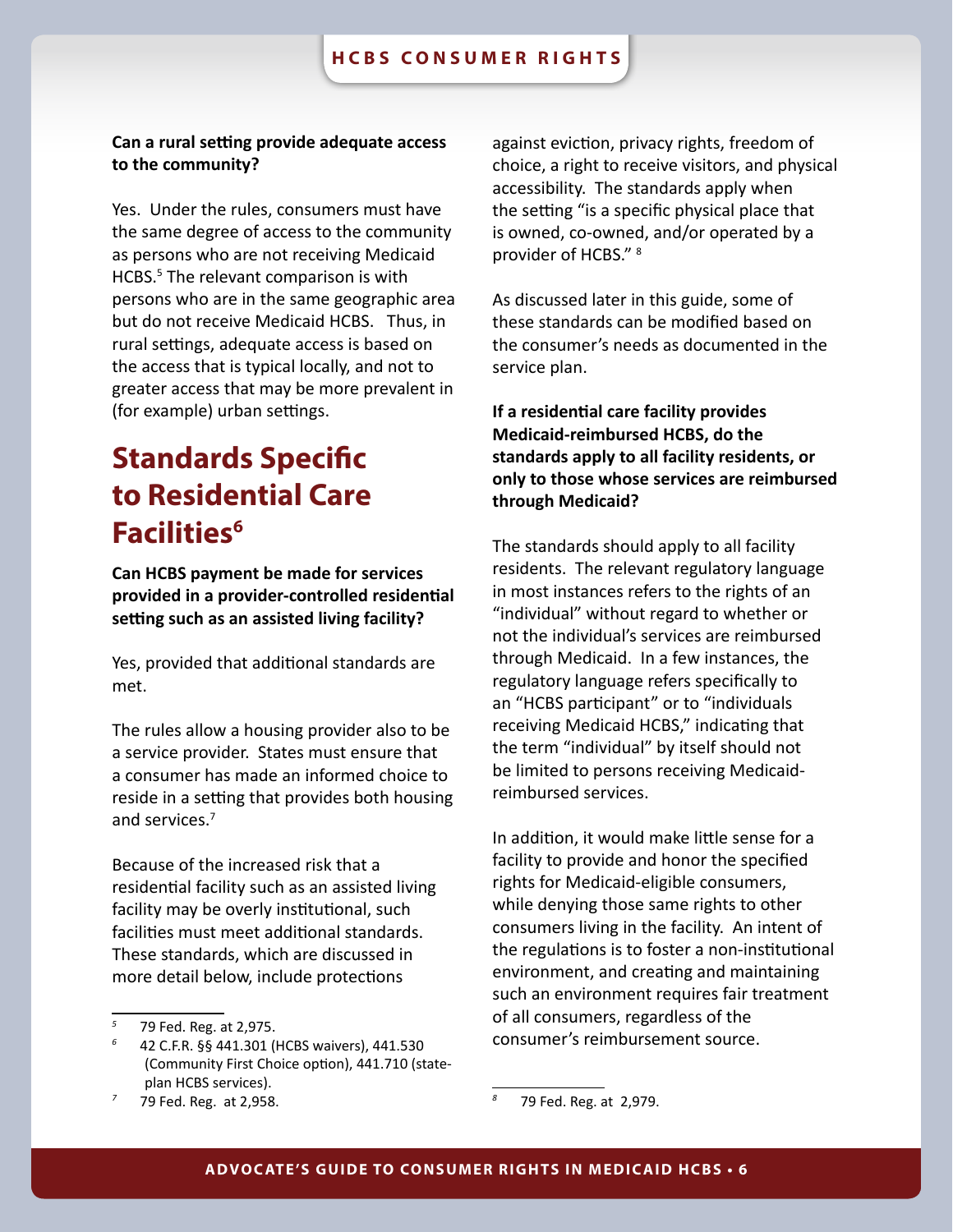# **What eviction protections must be provided in residential facilities?**

Consumers must have a right to reside in a specific living unit within the facility. The right must be established by a legally enforceable agreement, such as a lease.

If a facility initiates an eviction or involuntary discharge, "the [S]tate must ensure that proper procedures for such actions are followed and [consumers] are fully informed of their rights."12

# **What privacy rights apply in a residential facility?**

Also, consumers must have protections against eviction that are at least as strong as those that apply under the state's landlord-tenant law. If, under relevant state or local law, landlord-tenant law does not apply, the State must ensure that a lease or other written agreement will be in place for each HCBS participant,<sup>9</sup> and that the document provides eviction protections comparable to those provided under the relevant landlord-tenant law. To do so, the State can use existing laws or establish new laws, as long as federal requirements are

# **Consumer Rights In Residential Care Facilities**

- **• Landloard-tenant protections**
- **• Lockable doors**
- **• Choice of roommates**
- **• Freedom to furnish and decorate**
- **• Control over schedule**
- **• Access to food anytime**
- **• Visitors anytime**
- **• Physical accessibility**

Each consumer must have privacy in his or her living unit, including a lockable entrance door, a choice of roommates (in shared occupancy situations), and the freedom to furnish or decorate the living unit.

# **Can a facility's staff members have a key to the consumer's living unit?**

Yes, a key can be held by "appropriate staff." The consumer should have a say in which staff members have a key, and agree on the staff member or members who have a key. $13$ 

met. $10$  The adequacy of such laws, and of the leases or agreements referenced in those laws, is determined by CMS review of waivers and state plan amendments.<sup>11</sup>

In guidance, CMS has released a list of questions that states may use, at their option, in evaluating whether providercontrolled facilities have met the HCBS settings standards. Regarding locks and keys, the questions address whether the consumer can lock bedroom and bathroom doors, whether staff and other residents knock and ask permission before entering a bedroom or bathroom, and whether staff enters a

This requirement applies to an "HCBS participant" in the rules for HCBS waivers and HCBS state-plan services, and to a "participant" in the rules for the Community First Choice option. See 42 C.F.R. §§ 441.301(c)(4)(vi)(A) (HCBS waivers), 441.530(a) (1)(vi)(A) (Community First Choice option), 441.710(a)(1)(vi)(A) (state-plan HCBS services).

*<sup>10</sup>* 79 Fed. Reg. at 2,960.

*<sup>11</sup>* 79 Fed. Reg. at 2,961-62.

<sup>&</sup>lt;sup>12</sup> 79 Fed. Reg. at 2,961.<br><sup>13</sup> 70 Fed. Bog. at 2,064.

*<sup>13</sup>* 79 Fed. Reg. at 2,964.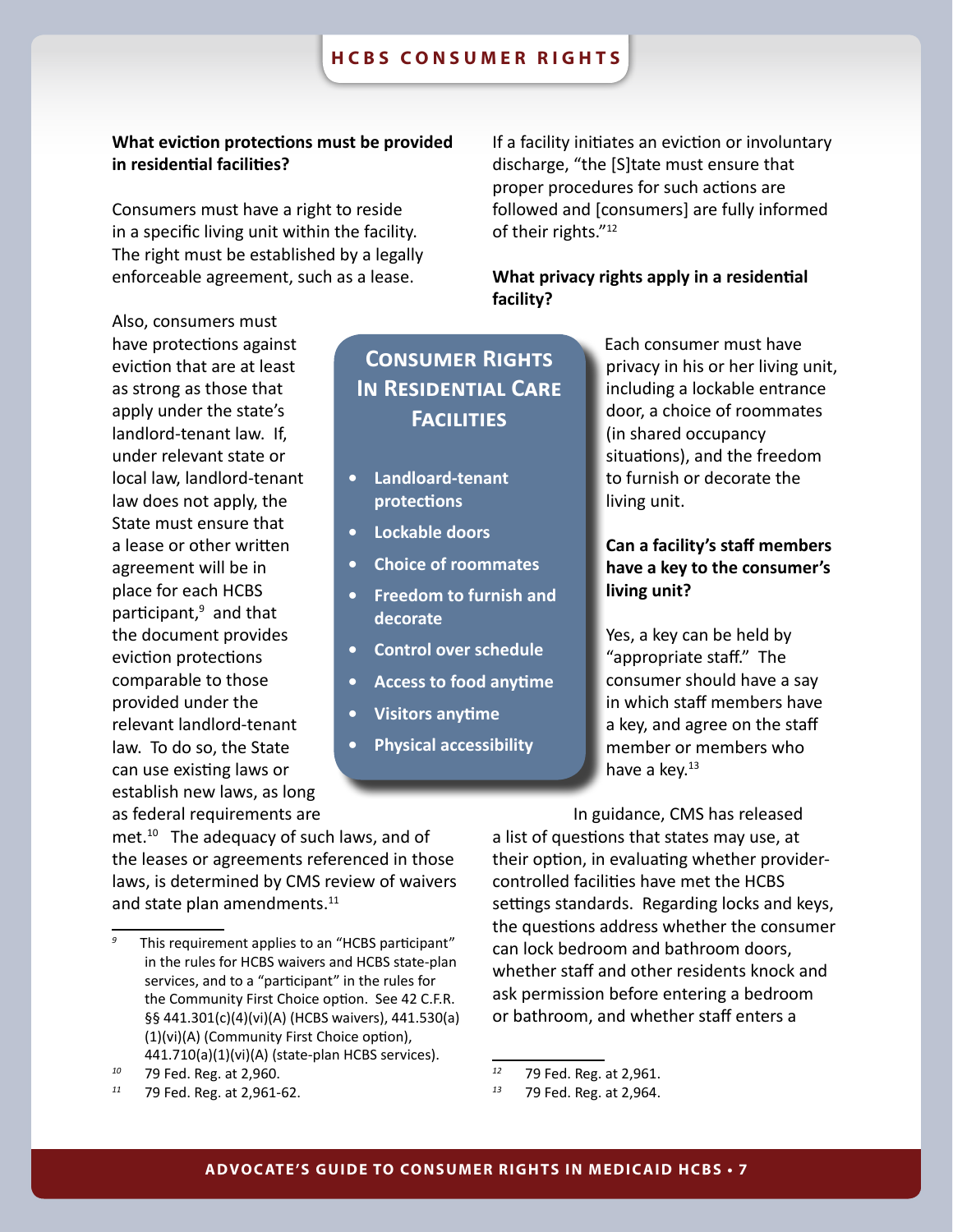living area or "privacy space" only under limited circumstances agreed upon with the consumer.14

# **Is private occupancy required in a residential facility?**

No, the federal rules do not require a private living unit or even a private bedroom. States are responsible for "ensur[ing] that there are private room options available within a state's HCBS program,"15 and a consumer has the right to choose between private occupancy or shared occupancy. The considerations in making that choice include the consumer's financial resources and the relatively higher cost of private occupancy.

To a certain extent, it is misleading to talk about "choosing" shared occupancy as if it were the preferable outcome. In many cases, consumers "choose" shared occupancy because they have no practical alternative their available income is insufficient, under Medicaid rules, to afford private occupancy.

If a consumer chooses to share a room, he or she must have a choice of roommate.

Of course, it should always be kept in mind that the federal rules set minimum standards, and individual states are free to establish higher standards. Ohio, for example, allows shared occupancy only when the consumers have an "existing relationship."16

# **In a residential facility, is the consumer's right to decorate or furnish an unlimited right?**

No. A consumer has the right to furnish or decorate the living unit within the scope of the lease or other residency agreement.

# **What rights are included in freedom of choice in a residential facility?**

A consumer must have freedom and support to control his or her schedule and activities, and access to food at any time.

# **What specifically is required in a consumer's right to have access to food at any time?**

A consumer must have 24-hour-a-day access to food. This requirement can be met in a variety of ways, including by giving consumers control in selecting the foods they eat, storing food in their rooms, eating in their rooms, and deciding when to eat. Minimal options, such as the choice of a snack bar or crackers, will not meet the requirement: a consumer "should not be presented with narrow options, decided by someone else, without input from the [consumer]."17

According to CMS, the relevant rule supports a requirement that "living units … have access to food storage and preparation space."18

# **What are a consumer's rights to accept visitors in a residential facility?**

A consumer has the right to have visitors of his or her choosing at any time. Visitation should be done in a way that respects the

*CMS, Exploratory Questions to Assist States in* Assessment of Residential Settings (March 2014), at 6.

*<sup>15</sup>* 79 Fed. Reg. at 2,964.

*<sup>16</sup>* Ohio Assisted Living Waiver Application, Appendices C-1 (definition of "assisted living services) & C-2(c).

*<sup>17</sup>* 79 Fed. Reg. at 2,966.

*<sup>18</sup>* 79 Fed. Reg. at 2,965.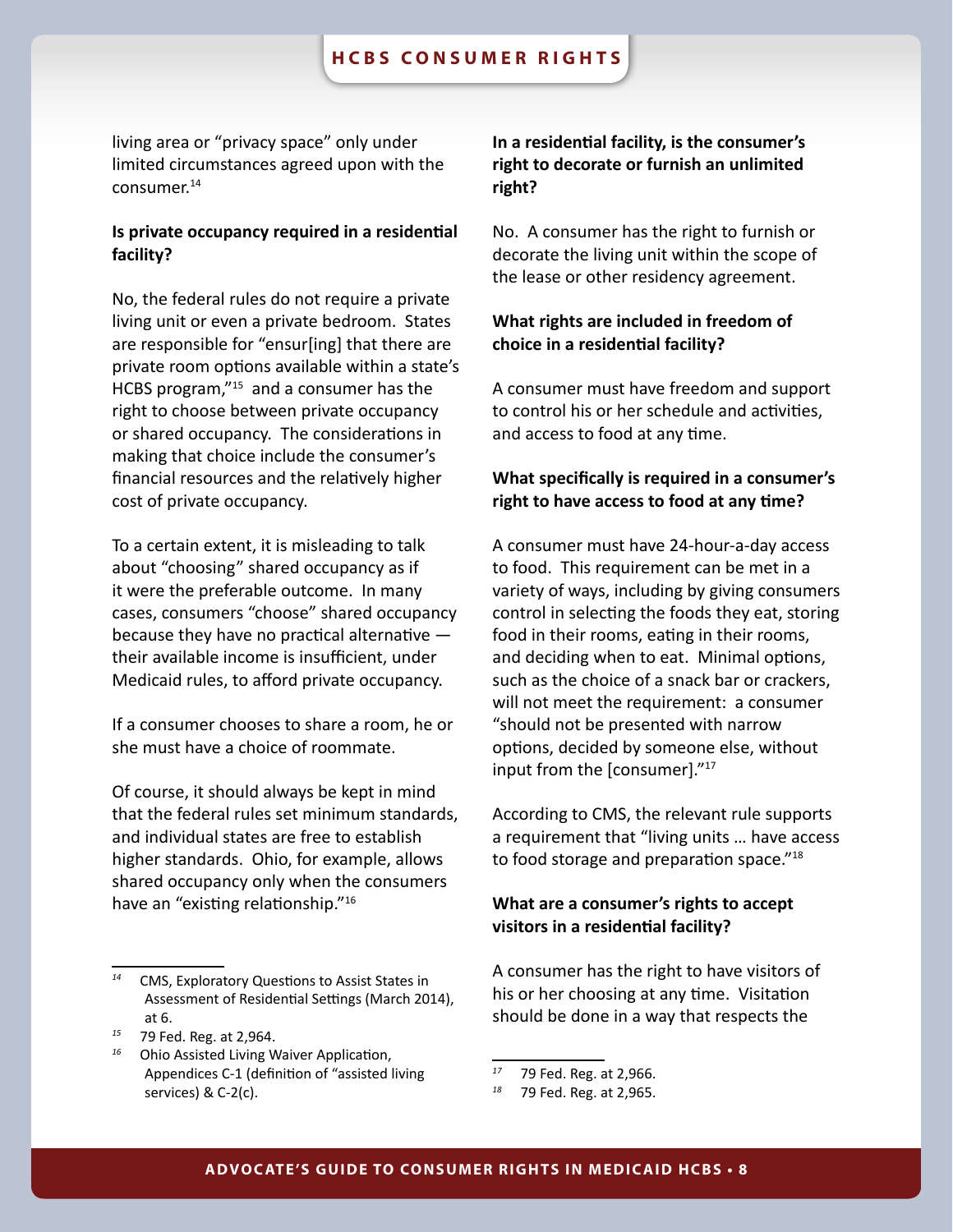<span id="page-8-0"></span>preferences of other consumers living in the facility.

Overnight visitation is possible, although a lease or other residency agreement could limit the extent to which a visitor can stay overnight, in order to avoid situations where a "visitor" essentially moves into the facility.<sup>19</sup>

# **What physical accessibility standards apply in residential facilities?**

Residential facilities must be physically accessible to consumers. CMS guidance mentions obstructions such as steps, lips in a doorway, and narrow hallways, and adaptations such as a stair lift or elevator.<sup>20</sup>

# **Can the standards for residential facilities be modified?**

Yes, based on specific facts relating to a particular consumer. Modification is allowed only for the following standards:

- Protections against eviction;
- Privacy (including lockable doors, choice of roommates, and freedom to decorate or furnish a living unit);
- Freedom to control schedules and activities;
- Access to food at any time; and
- Visits at any time.

On the other hand, the right to a physically accessible living unit cannot be modified.

# **Under what circumstances can standards for residential facilities be modified?**

Modification is allowed if it is supported by a specific assessed need and justified in the consumer's service plan. CMS rejected suggestions to allow modification based on a consumer's overall condition.21 The modified standard must be described clearly, and must be proportional to the resident's assessed need.

Prior to modification, the facility first must attempt alternative strategies — "positive interventions and supports" and "less intrusive methods of meeting the need that [were] tried but did not work." Importantly, modification is allowed only with the informed consent of the consumer (or, as appropriate, the consumer's representative). As a result, the consumer has control over modifications, since he or she can simply deny consent for any unwanted service plan modification.

In the case of a modification, the service plan must include an assurance that interventions and supports will not harm the consumer. Also, the service plan must include "regular collection and review of data to measure the ongoing effectiveness of the modification," and "time limits for periodic reviews to determine if the modification is still necessary or can be terminated."

# **How can a consumer force a residential care facility to comply with these rules?**

Enforcement procedures will be determined state by state, with CMS approval required. Consumer advocates should be forceful in

*<sup>19</sup>* 79 Fed. Reg. at 2,966.

*<sup>20</sup>* CMS, Exploratory Questions to Assist States in Assessment of Residential Settings (March 2014), at 4.

*<sup>21</sup>* 79 Fed. Reg. at 2,978.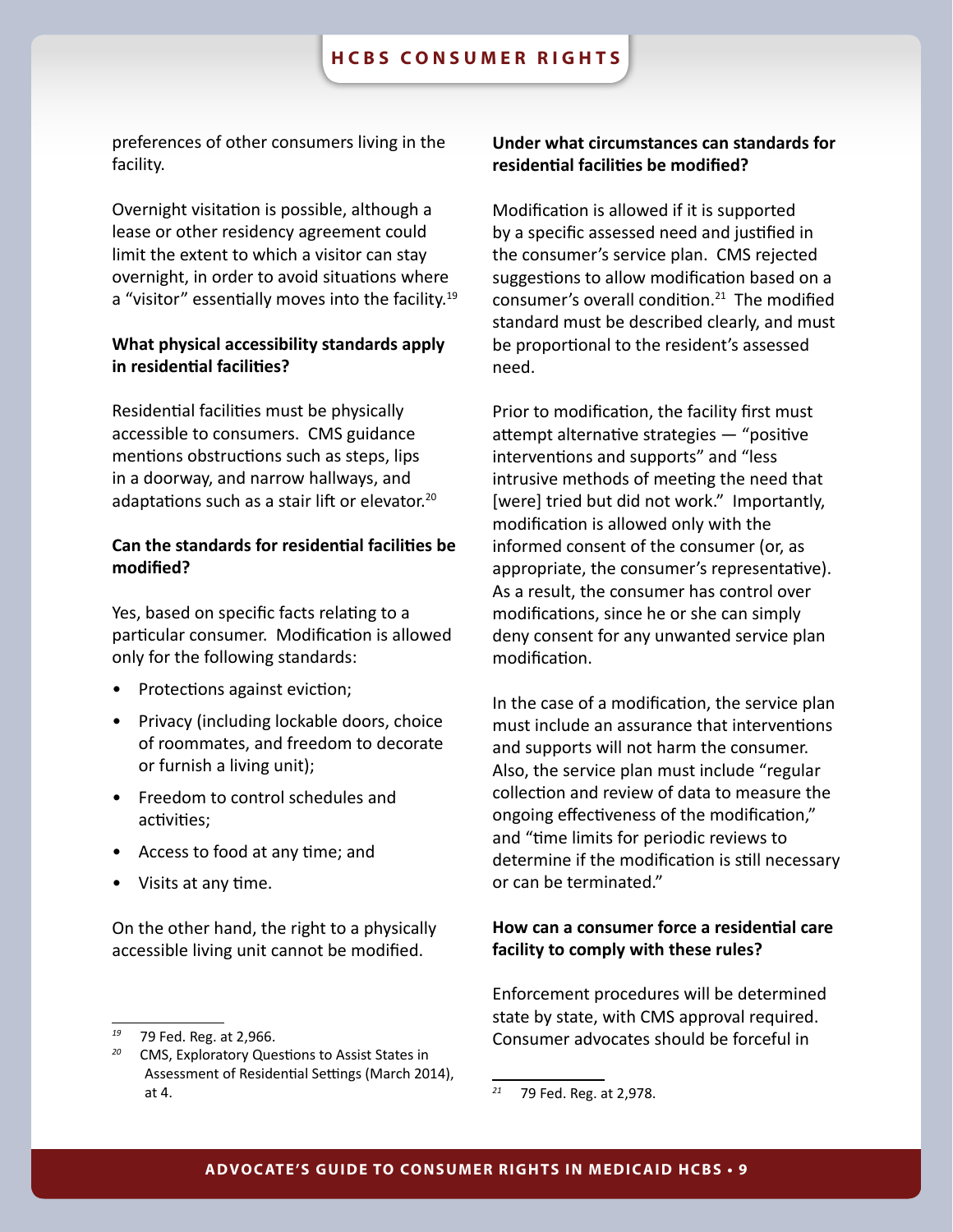asking for effective enforcement procedures. This guide recommends that CMS and the states create effective mechanisms to monitor facility compliance and investigate any allegations that a facility has violated a standard.

# **Qualification as an HCBS Setting22**

# **Can a nursing home or hospital qualify as an HCBS setting?**

No, nursing homes and hospitals are classified as institutions. The same disqualification applies to an institution for mental diseases and to an intermediate care facility for persons with intellectual disabilities.

Nonetheless, HCBS can continue to be provided to a consumer who is temporarily hospitalized, provided that the services do not duplicate the services that the hospital must provide. Also, HCBS can be provided as transition services to assist a consumer in moving from an institution to an HCBS setting.<sup>23</sup>

# **What other settings are disqualified as HCBS settings?**

The rules also disqualify any other location that has the "qualities of an institutional setting" as determined by CMS. Under this standard, a setting is presumed to have such institutional qualities if the setting has the effect of isolating individuals receiving Medicaid HCBS from the broader community. More specifically, a setting is presumed

to have these institutional qualities if the setting's building:

- Includes also a facility providing inpatient institutional treatment; or
- Is on the grounds of, or immediately adjacent to, a public institution.

A "public institution" is defined as an institution under the responsibility or control of a governmental unit, and includes facilities like state psychiatric hospitals. The term "public institution" does not apply to medical institutions, intermediate care facilities, child care institutions, publicly operated community residences, universities, public libraries, and other similar settings.<sup>24</sup>

# **What does it mean to say that a setting is "presumed" to have institutional qualities?**

For those settings presumed to have institutional qualities, CMS will review information submitted by the State or other parties to determine, with "heightened scrutiny," whether the setting can qualify as an HCBS setting. CMS will be looking for "strong evidence" that a setting is home and community-based in order to overcome the presumption.25 Otherwise, the setting cannot be considered an HCBS setting.

If a setting is presumed to have institutional qualities, but the State seeks to have the setting treated as an HCBS setting, the State must provide evidence supporting its request. Such evidence is submitted as part of the State's transition plan (discussed in more detail below) or as part of the State's request for a new waiver, a waiver amendment, or a state plan amendment.

*<sup>22</sup>* 42 C.F.R. §§ 441.301 (HCBS waivers), 441.530 (Community First Choice option), 441.710 (stateplan HCBS services).

*<sup>23</sup>* 79 Fed. Reg. at 2,951, 2,954-55, 2,967, 2,971.

*<sup>24</sup>* 42 C.F.R. § 435.1010; 79 Fed. Reg. at 2,972.

*<sup>25</sup>* 79 Fed. Reg. at 2,969.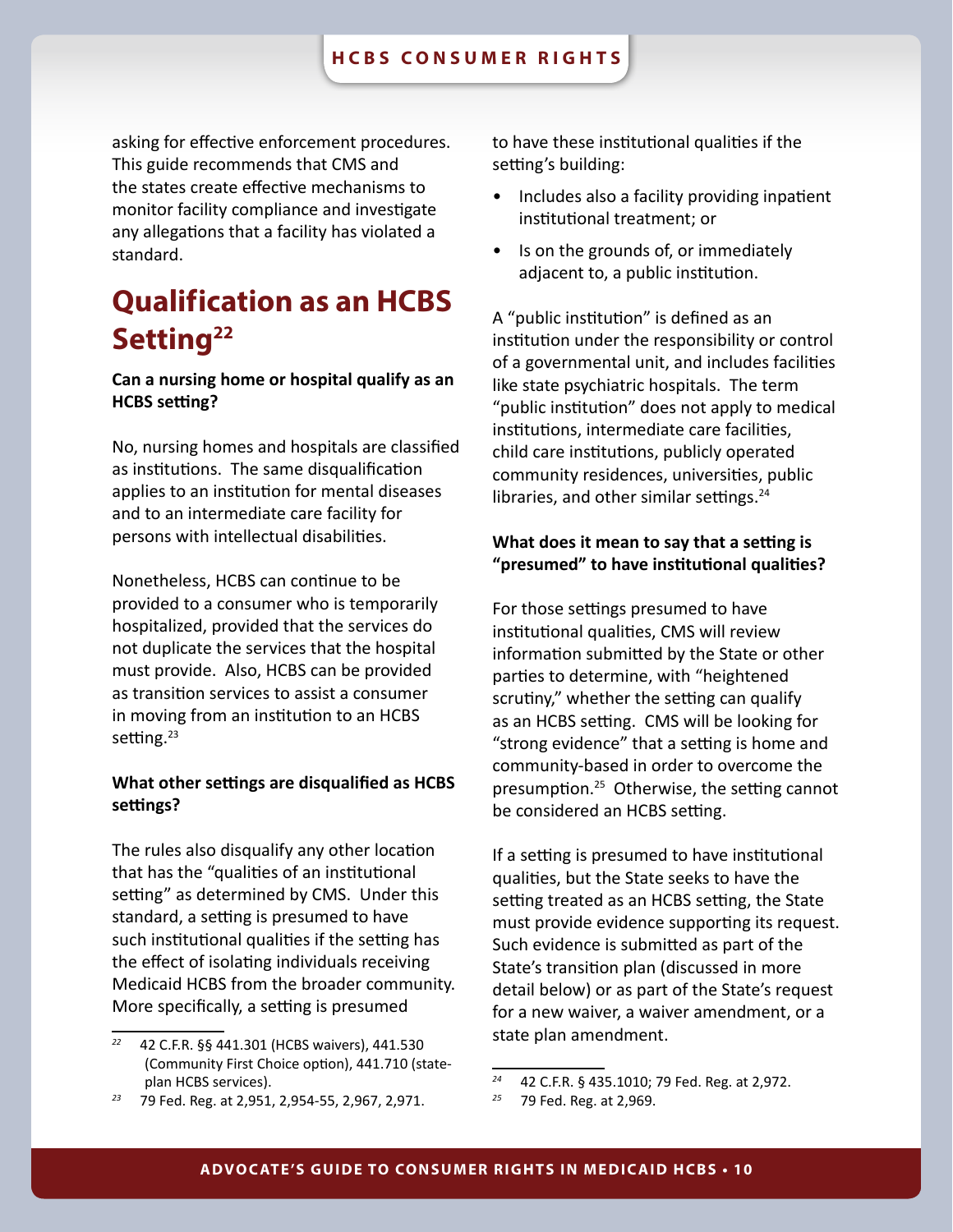Prior to any submission to CMS, the state must make its proposed submission available to the public for comment. At its discretion, the state will modify its submission based on public comment; in any case, the submission to CMS must summarize the public input and explain if and how the input was incorporated into the submission.26 CMS states that, during these review processes, CMS will accept and consider information from stakeholders and other third parties, in addition to the information provided by the state.<sup>27</sup>

# **Can HCBS payment be made for a consumer living in a Continuing Care Retirement Community (CCRC)?**

Probably, depending on the situation.

A CCRC generally includes independent living units, an assisted living facility, and a nursing home. As discussed above, HCBS funding never is available in a nursing home, but may be available in an assisted living facility, provided that the facility meets the HCBS standards for residential facilities. Also as discussed above, a setting will be presumed to have institutional qualities if the setting shares a building with a facility (such as a nursing home) providing inpatient treatment, or otherwise has the effect of isolating Medicaid HCBS consumers from the broader community.

If a CCRC resident lives in an independent living unit or assisted living facility that does not share a building with a nursing home, it is likely that setting will be eligible for HCBS funding. CMS has stated that the isolation

risk is relatively limited in CCRCs, "particularly since CCRCs typically include residents who live independently in addition to those who receive HCBS."28

For the purposes of these federal rules, the term "Continuing Care Retirement Community" or "CCRC" refers to a setting that includes independent living units, an assisted living facility, and a nursing home, without regard to whether the CCRC requires a large entrance fee.

# **Can a state convert an existing institution into an HCBS-appropriate setting?**

Maybe, but such conversions are disfavored. Conversion of institutions should not be a state's first option to develop communitybased residential settings, since institutional structures often have been built in a way that inherently hinders the integration of consumers with the broader community. Nonetheless, a state may submit evidence to CMS to support a request that a converted institution be accepted as an HCBS setting.<sup>29</sup>

# **Has CMS issued any additional guidance on the type of residential settings that are likely to lead to isolation, and that thus require heightened-scrutiny review?**

Yes. In guidance issued only a few days after the rules became effective, CMS lists the following residential settings as typically isolating HCBS consumers from the broader community: a gated or secured "community" for persons with disabilities, a residential school, or a disability-specific farm

*<sup>26</sup>* CMS, Incorporation of Heightened Scrutiny in the Standard Waiver Process (March 2014).

*<sup>27</sup>* 79 Fed. Reg. at 2,968-69.

*<sup>28</sup>* CMS, Guidance on Settings that Have the Effect of Isolating Individuals receiving HCBS from the Broader Community (March 2014), at 3.

*<sup>29</sup>* 79 Fed. Reg. at 2,971.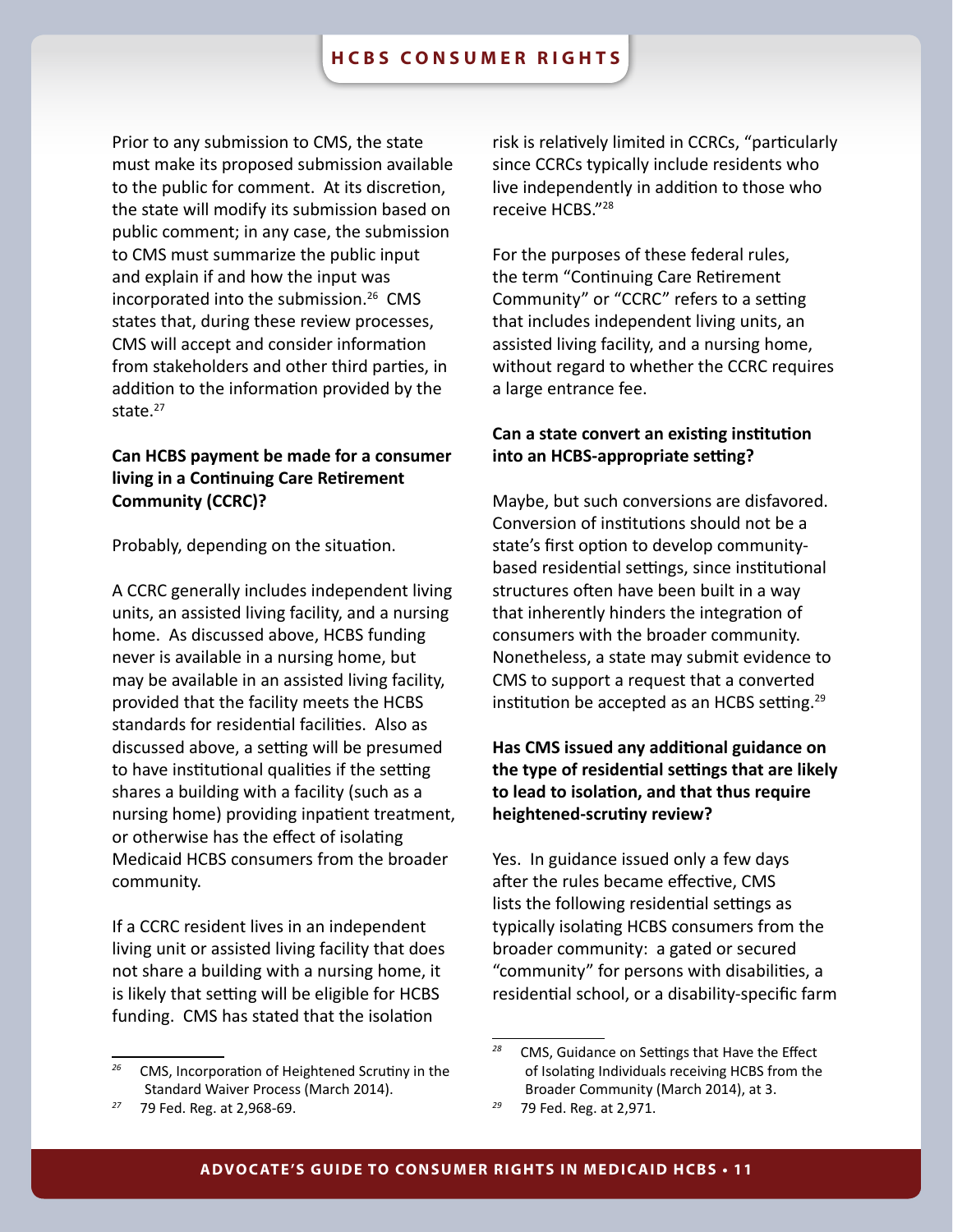### <span id="page-11-0"></span>community ("farmstead").

Also, CMS states that isolation is likely when multiple settings are located together and operated by the same provider, because such settings tend to congregate large numbers of people with disabilities, limiting their ability to interact with the broader community. This category includes, according to CMS, group homes on the grounds of an intermediate care facility, or numerous group homes located on a single site or in close proximity to each other. This category does not include continuing care retirement communities (CCRCs), as discussed in a question-andanswer above.30

# **Can a non-residential setting be disqualified from being an HCBS setting, due to its participants being excessively isolated from the broader community?**

Yes, potentially. CMS intends to provide further guidance on the application of the rules to non-residential settings such as adult day care programs. Notably, a nonresidential HCBS provider may be disqualified due to the consumer's residence being out of compliance with the HCBS setting regulations, even though HCBS are not provided at the residence.31

# **State Transition Process and Stakeholder Involvement32**

# **When do standards for HCBS settings become effective?**

The rules formally became effective on March 17, 2014, but the implementation process may take several years, depending on the state.

### **Do the HCBS setting standards apply to a state's application for a new program?**

Yes. When a state requests approval for the first time for a particular HCBS waiver, a HCBS state-plan amendment under Section 1915(i), or the Community First Choice option, CMS will require that the new program meet the HCBS setting standards.

# **When will the standards for HCBS settings be applied to a state's pre-existing HCBS programs?**

The standards will be phased in. Each state will submit transition plans that, subject to CMS approval, will set forth how and when the standards will be applied. In general, transition plans must be submitted to CMS by March 17, 2015. A different timeline, however, applies if prior to March 17, 2015, a state submits a new application or a request for renewal or amendment of an existing program. In that case, the application or request must address transition issues related to the program being proposed, renewed, or amended. Furthermore, within 120

*<sup>30</sup>* CMS, Guidance on Settings that Have the Effect of Isolating Individuals Receiving HCBS from the Broader Community (March 2014), at 2-3.

*<sup>31</sup>* 79 Fed. Reg. at 2,960; CMS, Questions and Answers — 1915(i) State Plan Home and Community-Based Services, 5-Year Period for Waivers, Provider Payment Reassignment, Setting Requirements for Community First Choice, and 1915(c) Home and Community-Based Services Waivers —CMS 2249-F and 2296-F, at 3.

*<sup>32</sup>* 42 C.F.R. §§ 441.301 (HCBS waivers), 441.530 (Community First Choice option), 441.710 (stateplan HCBS services).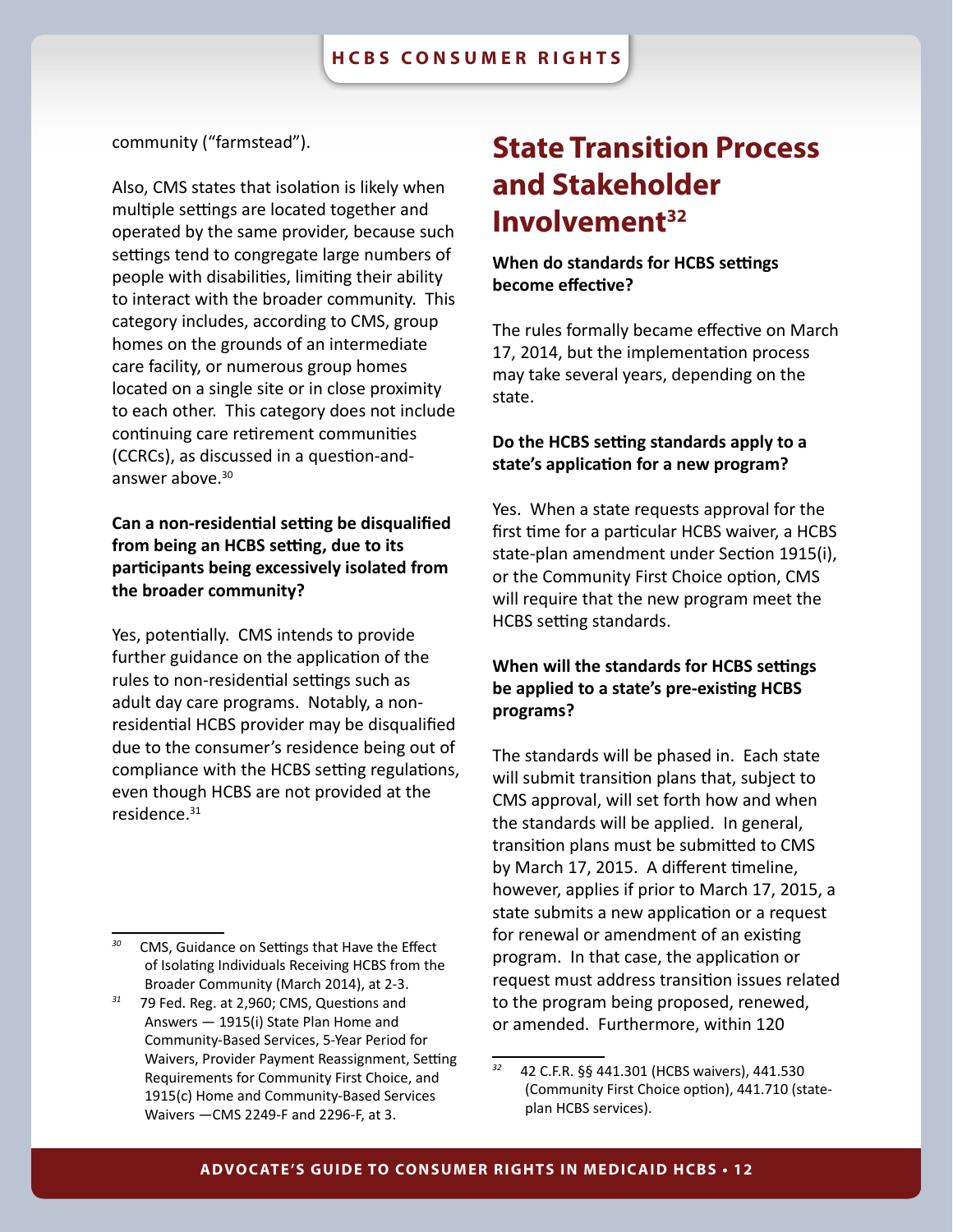### **hcbs consumer rights**

days after submission of the application or request, the state must submit a transition plan addressing all other Medicaid HCBS in the state.

# **How can the public express opinions regarding a state's implementation of the standards?**

A state must provide a 30-day notice-andcomment period for each transition plan. The state's notice must explain public input procedures, with the public being provided with a complete copy of the proposed transition plan.

Following the notice-and-comment period, the state must consider the comments and, as the state deems appropriate, modify the transition plan in response. When the state submits the transition plan to CMS, the submission must include a "summary of the comments received during the public notice period, reasons why comments were not adopted, and any modifications to the transition plan based upon those comments."33

Consumers, advocates and other stakeholders also may submit comments directly to CMS, for consideration by CMS during its review of a state's proposed transition plan.

# **Will public opinion be influential in determining which settings are deemed to be eligible for HCBS reimbursement?**

Yes, in many cases, although of course states vary in how and to what extent they respond to public opinion. For its part, CMS has stated that it intends to rely heavily on stakeholder input, since CMS does not have enough staff

to conduct independent investigations of a state's LTSS system and options.

# **How much time is a state allowed to transition its programs to compliance?**

CMS will approve transition plans of up to five years.34 The length of the transition period will vary from state to state, depending on the circumstances. CMS guidance states that "CMS expects states to transition to the new settings requirements in as brief a period as possible and to demonstrate substantial progress towards compliance during any transition period." $35$  If a state has an existing program under the Community First Choice option, and that program was designed to be in compliance with the proposed rules published in May 2012, the state will be given a transition period of at least one year.<sup>36</sup>

*<sup>33</sup>* 79 Fed. Reg. at 3,031.

*<sup>34</sup>* 79 Fed. Reg. at 2,979; CMS, Fact Sheet: Summary of Key Provisions of the Home and Community-Based Services (HCBS) Settings Final Rule (Jan. 20, 2014), at 2.

*<sup>35</sup>* CMS, Questions and Answers — 1915(i) State Plan Home and Community-Based Services, 5-Year Period for Waivers, Provider Payment Reassignment, Setting Requirements for Community First Choice, and 1915(c) Home and Community-Based Services Waivers —CMS 2249- F and 2296-F, at 5.

*<sup>36</sup>* CMS, Questions and Answers — 1915(i) State Plan Home and Community-Based Services, 5-Year Period for Waivers, Provider Payment Reassignment, Setting Requirements for Community First Choice, and 1915(c) Home and Community-Based Services Waivers —CMS 2249- F and 2296-F, at 5.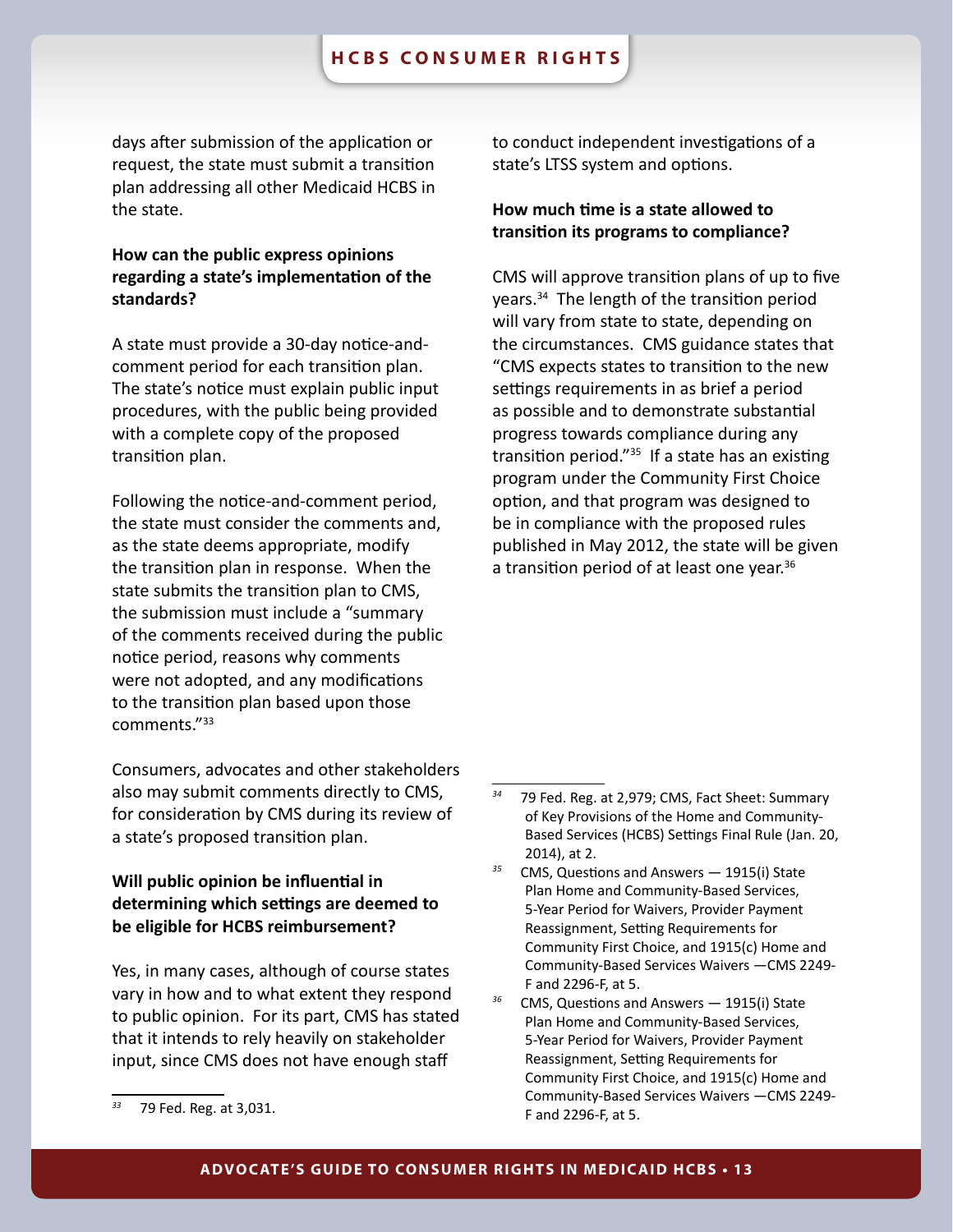# **How Can Stakeholders and State Advocates Impact the Transition Process?**

In general, a STATE must submit a transition plan to CMS by March 17, 2015. If prior to that date, however, a STATE requests initial approval, renewal or amendment of a 1915(c) waiver, a 1915(i) state-plan program, or the Community First Choice (CFC) option, the submission deadline for the statewide transition plan is set at 120 days after the request for the approval, renewal, or amendment. On either timeline, STAKE-HOLDER involvement is encouraged throughout the process.

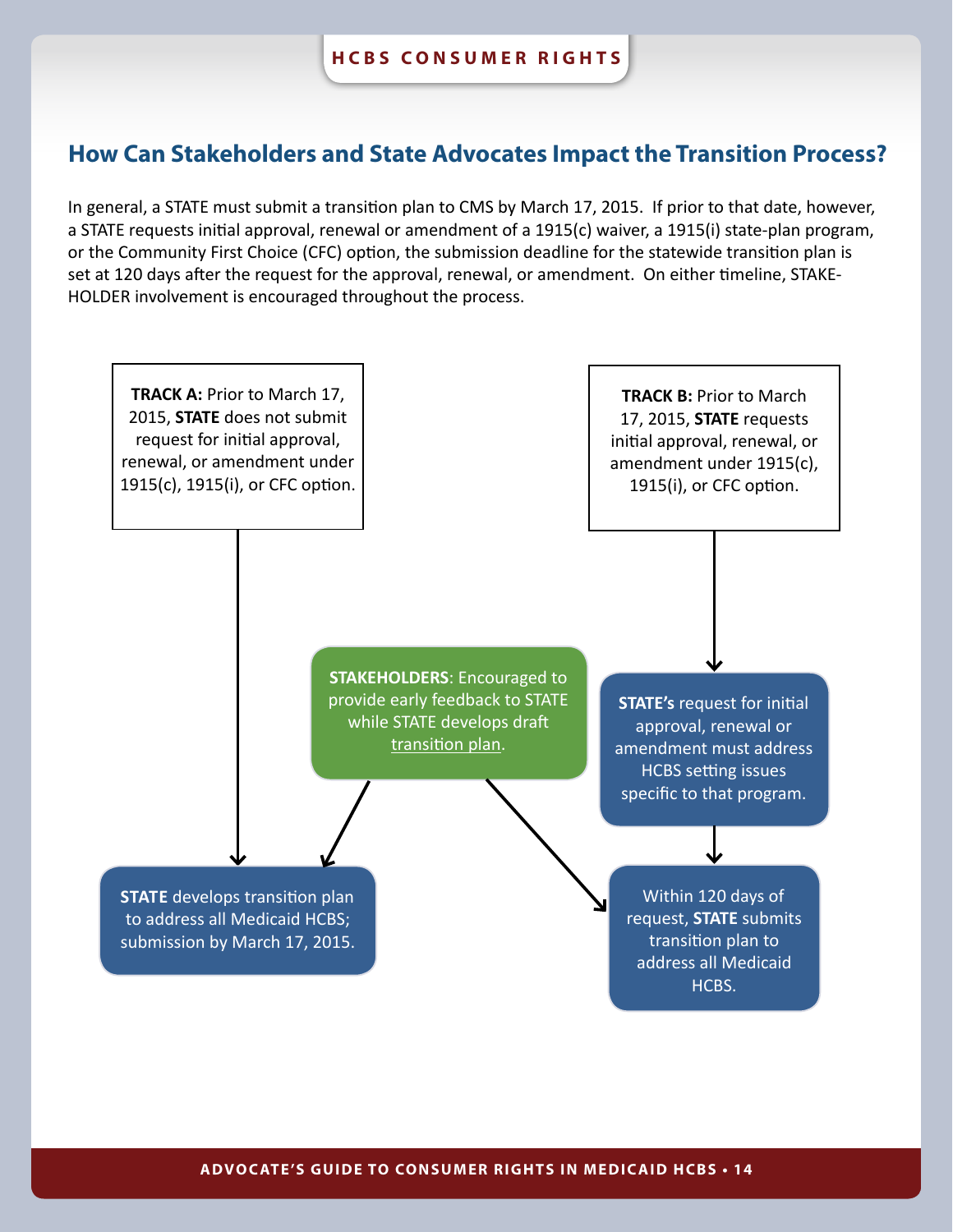# **The rules for developing the transition plan are the same in every state:**

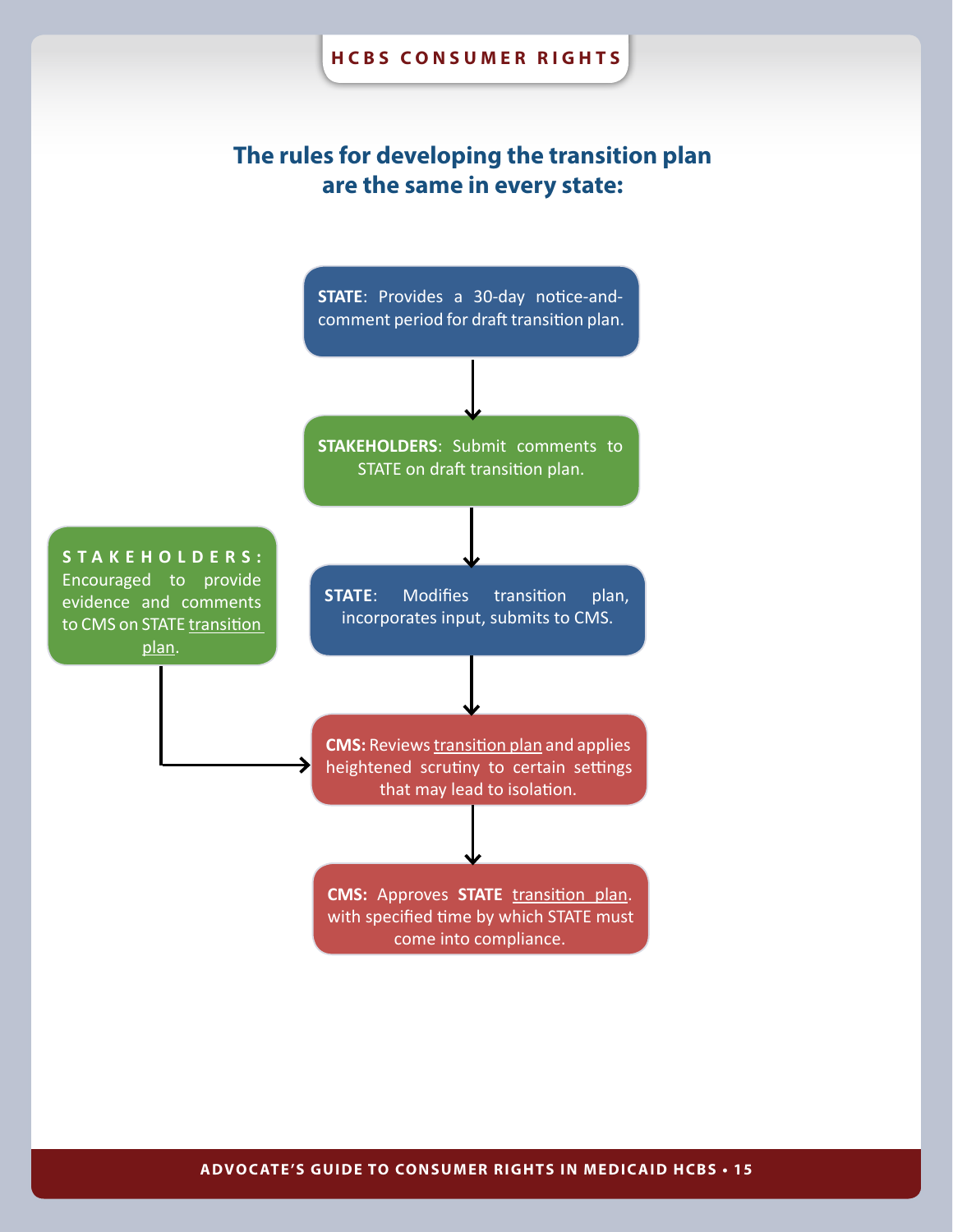# <span id="page-15-0"></span>**Service Planning37**

### **Are service planning rules identical for all Medicaid HCBS programs?**

No, but they are very similar. CMS explains that it has tried to bring the service planning rules into harmony, but various statutory differences prevent the rules from being absolutely identical.38

The service planning rules for HCBS waivers, the Community First Choice option, and HCBS state-plan services are located at sections 441.301 (HCBS waivers), 441.540 (Community First Choice), 441.725 and 441.730 (HCBS state-plan services) of Title 42 of the Code of Federal Regulations.

This guide discusses the service planning rules for HCBS waivers and HCBS stateplan services. These rules were released simultaneously and became effective on March 17, 2014. Unless otherwise specified, this guide's service planning discussion applies to both HCBS waivers and HCBS stateplan services.

#### **Who leads the service planning process?**

In HCBS waivers, the consumer leads the planning process "where possible." If, due to incapacity, the consumer cannot lead, the consumer's representative steps into the leadership role. If the consumer is capable of leading, however, the consumer's representative should participate "as needed and defined by the [consumer]."

In HCBS state-plan services, the service plan is developed or approved by the State. The plan's development is done jointly with the consumer or (if applicable) the consumer's representative, with the planning process being "driven by" the consumer.

# **What assistance does the consumer receive in the planning process?**

The planning process must provide "necessary information and support to ensure that the [consumer] directs the process to the maximum extent possible, and is enabled to make informed choices and decisions."39

# **Can a consumer choose who does (and does not) participate in the planning process?**

Yes. The rules state that the planning process includes persons chosen by the consumer. CMS has emphasized that consumers can "choose who does or does not attend the [planning] meeting."40

# **Can an HCBS service provider develop the service plan?**

The answer in general is "no." In order to limit conflicts of interest, service planning (or case management) cannot be performed by an HCBS service provider for the consumer, or any person who has an interest in or is employed by an HCBS service provider for the consumer.

An exception can be made only if the State demonstrates that, within a particular geographic area, an HCBS service provider is

*<sup>37</sup>* 42 C.F.R. §§ 441.301 (HCBS waivers), 441.725 (HCBS state-plan services).

*<sup>38</sup>* 79 Fed. Reg. at 3,004.

<sup>&</sup>lt;sup>39</sup> 42 C.F.R §§ 441.301 (c) (1) (ii), 441.725 (a) (2).<br><sup>40</sup> 79 Fed. Reg. at 3.005

*<sup>40</sup>* 79 Fed. Reg. at 3,005.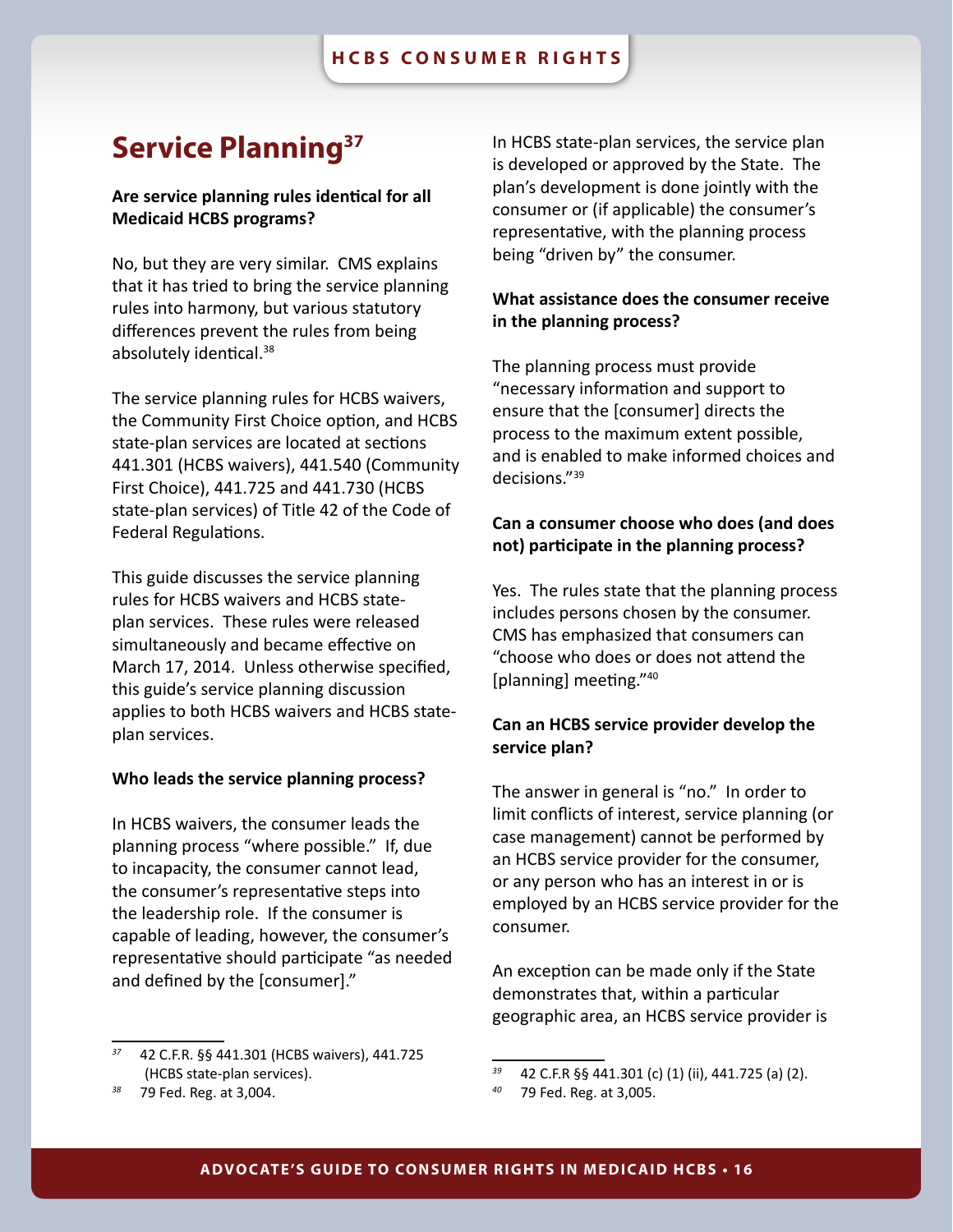the only entity that is "willing and qualified" to develop service plans or provide case management. In these cases, the entity must establish internal separation between its planning and service-providing functions, under conflict of interest protections developed by the State and approved by CMS. In addition, consumers must have access to "a clear and accessible alternative dispute resolution process."

These rules, however, do not prevent a service provider from being in attendance during service planning. The consumer chooses whether a service provider should or should not be present during service planning. Also, these rules should not apply to the provisional service plans used to initiate HCBS as soon as possible.<sup>41</sup>

In addition, the rules for HCBS state-plan services require that each state define conflict of interest standards that ensure the independence of the persons or entities who evaluate eligibility for HCBS, assess need for HCBS or develop service plans. At a minimum, such persons or entities must not be any of the following:

- Related by blood or marriage to the consumer or to any paid service provider for the consumer.
- Financially responsible for the consumer.
- Empowered to make the consumer's financial or health-related decisions.
- Holding a financial interest in any entity paid to provide "care" for the consumer.<sup>42</sup>

*<sup>42</sup>* 42 C.F.R. § 441.730(b).

# **When and where should service planning meetings be held?**

Any meetings should be held "at times and locations of convenience to the [consumer]."

# **How should the service planning process be made accessible?**

The process must reflect the consumer's "cultural considerations." Information should be provided in "plain language" and in an accessible manner. For persons with disabilities, auxiliary aids and services must be made available at no cost to the consumer. For persons with limited English proficiency, similarly, language services must be made available at no cost.43

# **What information must the consumer receive regarding possible services?**

The consumer must be offered "informed choices" regarding services and supports, and who will provide those services and supports. CMS expects that "all services and support options will be articulated and discussed with the [consumer]."44

# **What items must be included in the service plan?**

- **• Setting:** The plan must indicate that the consumer selected the setting in which he or she resides. The State must ensure that the setting supports full integration of Medicaid-eligible consumers into the greater community.
- **• Goals and strengths:** The plan must reflect the consumer's strengths and preferences, and identify individual goals

*<sup>41</sup>* CMS, Olmstead Update No. 3, Atch. 3-a (July 25, 2000).

*<sup>43</sup>* 42 C.F.R. § 435.905(b).

*<sup>44</sup>* 79 Fed. Reg. at 2,989.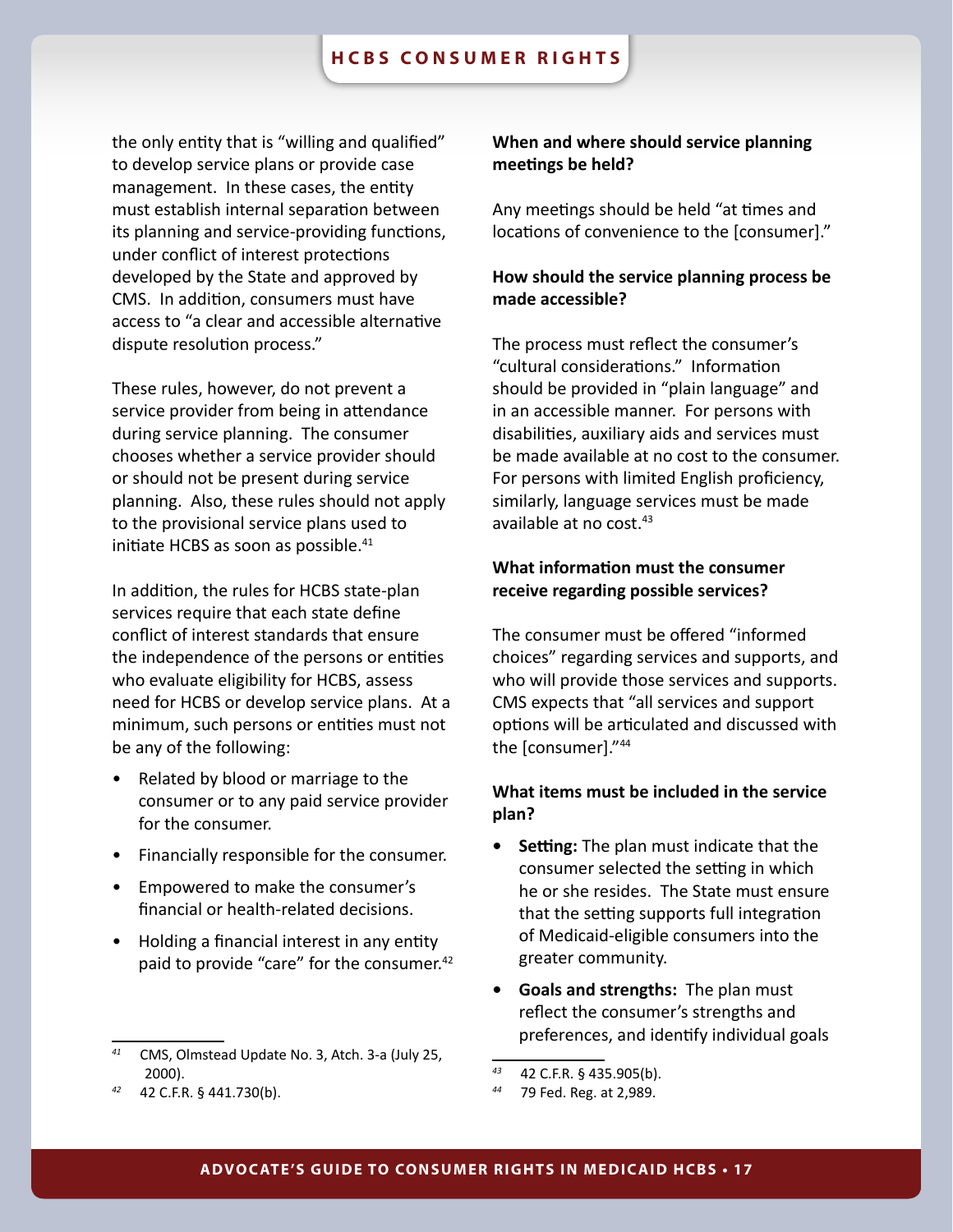and desired outcomes.

- **• Services and supports:** The plan must indicate the services and supports (paid and unpaid) that will assist the consumer in achieving identified goals, along with the providers of those services and supports.
- **• Risks:** The plan must include risk factors along with measures in place to minimize risk, such as individualized backup plans and strategies.45
- **• Monitoring:** The plan must identify the person and/or entity responsible for monitoring the plan.

# **What protections exist to ensure that the plan reflects the consumer's choices?**

**• Understandable Style and Format:** The plan must be understandable to the consumer and the persons supporting him or her. At a minimum, the plan must be written in plain language and in a manner accessible to persons with disabilities and persons with limited English proficiency. "Accessibility" includes auxiliary aids and services at no cost for persons with disabilities, and language services at no cost for persons with limited English

- **• Consent:** The consumer must demonstrate informed consent to the plan in writing, and anyone responsible for implementing the plan must sign it.
- **• Appeal Rights:** The service planning rule itself does not provide for additional appeal protections. However, in response to concerns about appeal rights, CMS stated that all fair hearing requirements at part 431, subpart E, of the Code of Federal Regulations, apply to all Medicaid services.<sup>47</sup>

# **How frequently must service plans be reviewed?**

A service plan must be reviewed (and revised, as necessary) every 12 months, when the consumer's circumstances or needs change significantly, or when the consumer requests review. In comments to the final rules, CMS stated that a review also should be conducted at the request of a healthcare provider for the consumer.<sup>48</sup>

*<sup>48</sup>* 79 Fed. Reg. at 2,991.

*<sup>45</sup>* 79 Fed. Reg. at 3,030.

proficiency.46

*<sup>46</sup>* 42 C.F.R. § 435.905(b).

*<sup>47</sup>* 79 Fed. Reg. at 2,982.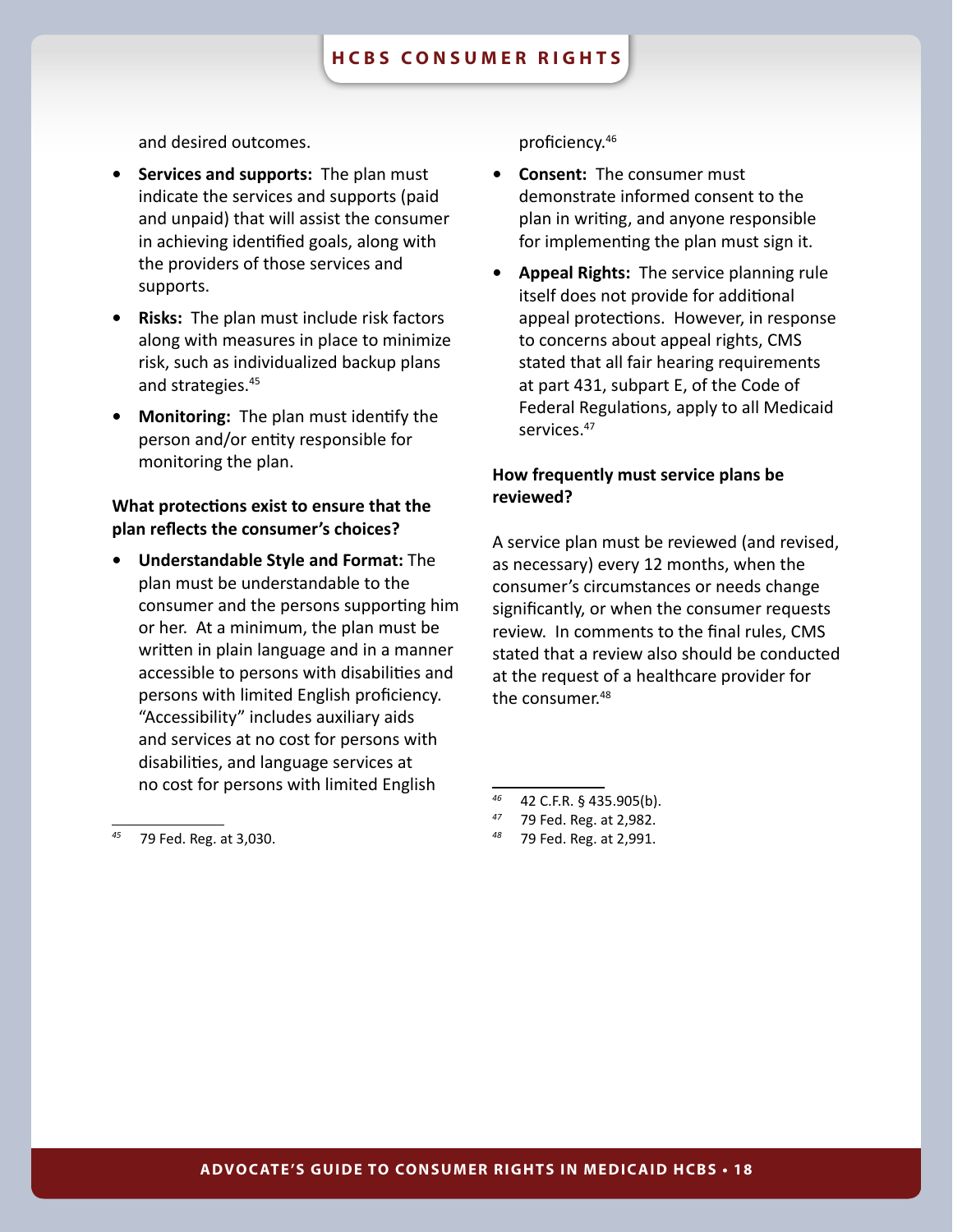# <span id="page-18-0"></span>**Appendix: CMS's Exploratory Questions**

In March 2014, CMS released a six-page document entitled Exploratory Questions to Assist States in Assessment of Residential Settings. The document describes itself as an "optional tool … to assist states in assessing whether the characteristics of Medicaid Home and Community-[B]ased Services, as required by regulation, are present." This Appendix below reproduces some of the questions that may be of particular interest:

- **• Participation in Activities; Access to Community**
	- Is the individual aware of or does/he have access to materials to become aware of activities occurring outside of the setting?
	- Does the individual shop, attend religious services, schedule appointments, have lunch with family and friends, etc., in the community, as the individual chooses?
	- Are individuals moving about inside and outside the setting as opposed to sitting by the front door?
	- Do individuals in the setting have access to public transportation?
	- Are there bus stops nearby or are taxis available in the area?
- **• Controlling a Personal Schedule**
	- Does the individual have access to such things as a television, radio, and leisure activities that

interest him/her and can s/he schedule such activities at his/her convenience?

- **• Dignity**
	- Does staff talk to other staff about an individual(s) as if the individual was not present or within earshot of other persons living in the setting?
	- Does staff address individuals in the manner in which the person would like to be addressed as opposed to routinely addressing individuals as "hon" or "sweetie"?
- **• Clothing**
	- Are individuals dressed in clothes that fit, are clean, and are appropriate to the time of day and individual preferences?
- **• Controlling Resources**
	- Does the individual have a checking or savings account or other means to control his/her funds?
- **• Food and Meals**
	- Can the individual request an alternative meal if desired?
	- Does the dining area afford dignity to the diners and are individuals not required to wear bibs or use disposable cutlery, plates and cups?
	- Is the individual required to sit at an assigned seat in a dining area?
- **• Choice of Service Provider**
	- Can the individual identify other providers who render the services